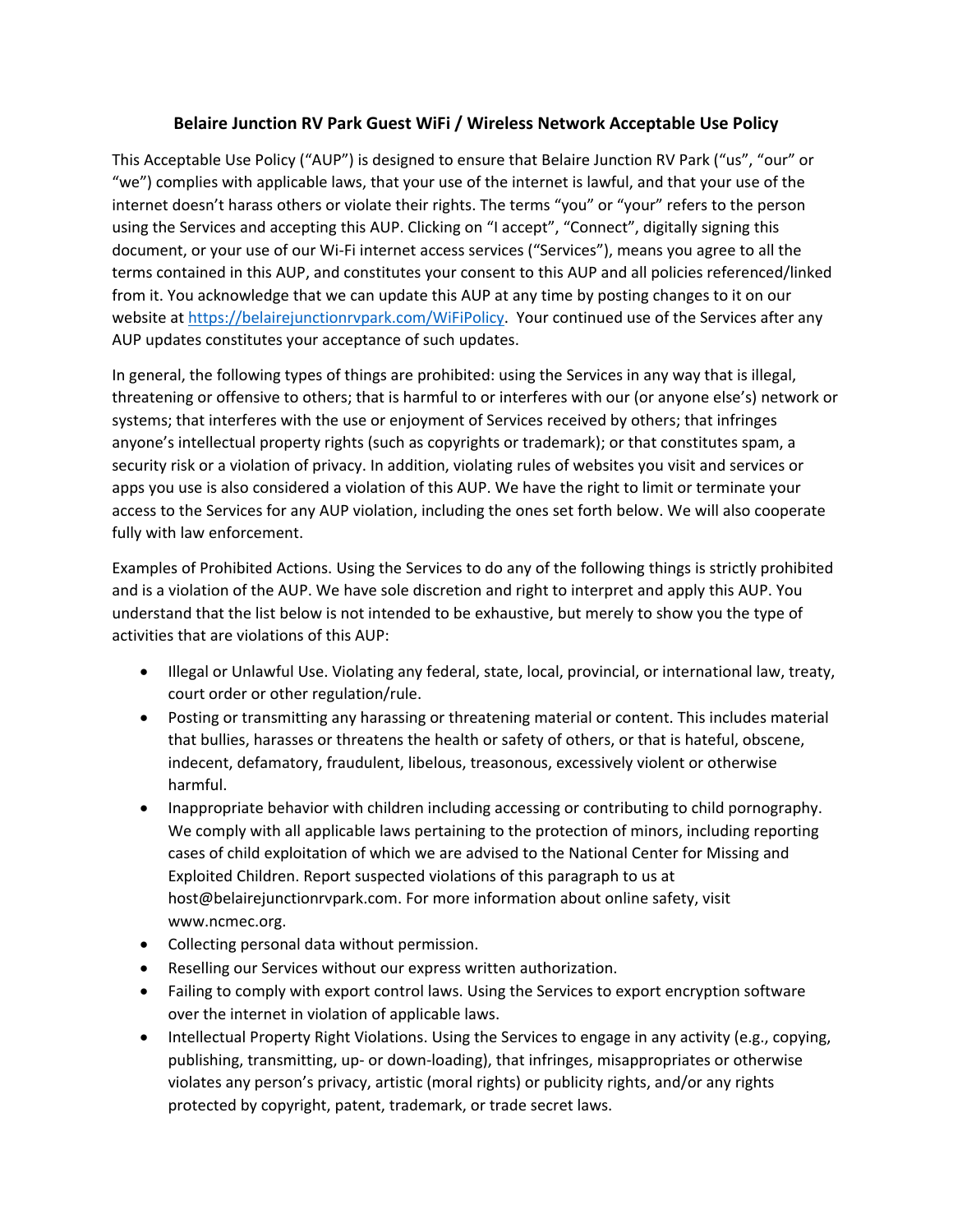- Using the Services in a way that we believe adversely affects the ability of other people or systems to use the Services or the Internet. Using the Services for any activity which we believe to be harmful to others, or to our operations or reputation. This limitation applies whether or not the activity is illegal and includes but is not limited to "denial of service" (DoS) attacks, running programs designed to defeat network inactivity timeouts, maintaining an open SMTP relay, operating a server (web, file, chat) or file‐sharing system (such as BitTorrent or GNUtella) on our Services. Any such software on your computer must be disabled before using the Services.
- Spamming. Examples of spam include but are not limited to (a) any violation of the CAN-SPAM Act of 2003, (b) mail bombing (sending multiple unsolicited electronic mail messages); (c) sending chain mail; (d) sending unsolicited commercial e-mail, such as advertising or promotion of products or services or seeking charitable donations; (e) using deception in emails such as falsifying packet header, sender, or user information whether in whole or in part to mask the identity of the sender, originator or point of origin; (f) relaying mail through another site without permission, and/or (g) sending bulk electronic messages without identifying, within the message, a reasonable means of opting out from receiving additional messages from the sender, or ignoring opt‐out requests, or using distribution lists where the listees have not opted to receive email from the sender.
- Violating security of the Services or other persons. Examples of prohibited security violations include but are not limited to: (a) unauthorized monitoring, scanning or probing of networks or other actions aimed at the unauthorized interception of data or harvesting of e-mail addresses; (b) hacking, attacking, gaining access to, breaching, circumventing or testing the vulnerability of the user authentication or security of any network, server, computer, access and control device, software or data without express authorization of the owner of the system or network; (c) impersonating others or secretly or deceptively obtaining personal information of third parties (phishing, etc.); (d) distributing or using tools (except for legitimate and authorized network security purposes) designed to compromise security (e.g., password guessing programs, packet sniffers or network probing tools); or (e) knowingly uploading or distributing viruses, spyware, Trojan horses, worms, root kits or any other similar programs that may damage the operation of another entity's computer or network.

You are Responsible for Your Actions and Security. You are solely responsible for maintaining security of your systems and the devices that connect to and use our Services, including implementation of necessary patches and updates. You are also solely responsible for the content of any material posted, hosted, downloaded/uploaded, created, accessed or transmitted when you use the Services. We are not responsible for what you access using the Services. You are responsible for taking prompt corrective action(s) to remedy a violation of this AUP and to help prevent similar future violations.

Your Failure to Comply with this AUP; Monitoring Usage; Our Remedies. If you fail to comply with this AUP, we may immediately suspend your access to (up to permanently terminating your right to access) the Services, either with or without notice to you, and without refund to you of any price you may have paid for access. Termination/suspension is not our sole remedy. Any notification that we send pursuant to this AUP will be sent via e-mail to the e-mail address on file with us, or may be in writing to the customer's address of record. It is your responsibility to promptly notify us of any change of contact information.